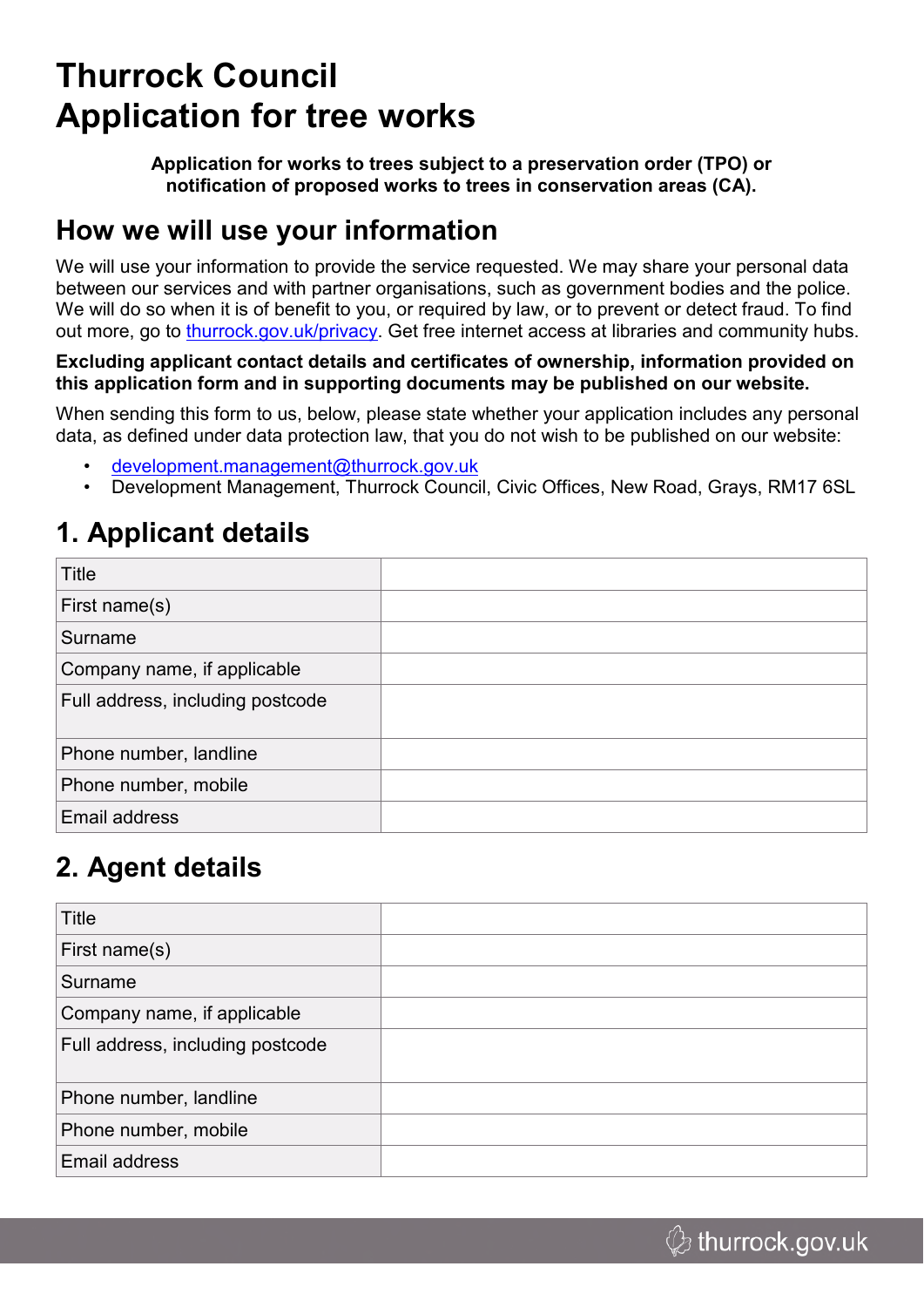#### **3. Trees location**

| Full address or location of the site |  |
|--------------------------------------|--|
| where the tree(s) stand, including   |  |
| postcode where available             |  |

If there is not an address, describe as fully as possible where it is – for example, 'Land to the rear of 12 to 18 High Street' or 'Woodland adjoining Main Road' – or provide an easting and northing grid reference

| Full description of the site where the<br>$ tree(s)$ stand |  |
|------------------------------------------------------------|--|
| Grid reference – easting                                   |  |
| Grid reference - northing                                  |  |

#### **4. Trees ownership**

Does the applicant own the tree(s)?  $\Box$  Yes  $\Box$  No

If you answered 'No' above, please give details of the tree(s) owner below, if known.

| Owner's title                               |  |
|---------------------------------------------|--|
| Owner's first name(s)                       |  |
| Owner's surname                             |  |
| Owner's company name, if applicable         |  |
| Owner's full address, including<br>postcode |  |
| Owner's phone number, landline              |  |
| Owner's phone number, mobile                |  |
| Owner's email address                       |  |

### **5. Application type**

| Which category of protected tree(s)                                                                                                                           | $\Box$ Tree(s) in a conservation area               |
|---------------------------------------------------------------------------------------------------------------------------------------------------------------|-----------------------------------------------------|
| are you seeking consent to work on?                                                                                                                           | $\Box$ Tree(s) subject to a tree preservation order |
| If you are seeking consent to work on<br>tree(s) subject to a tree preservation<br>$\vert$ order, please state the title(s) of the<br>tree preservation order |                                                     |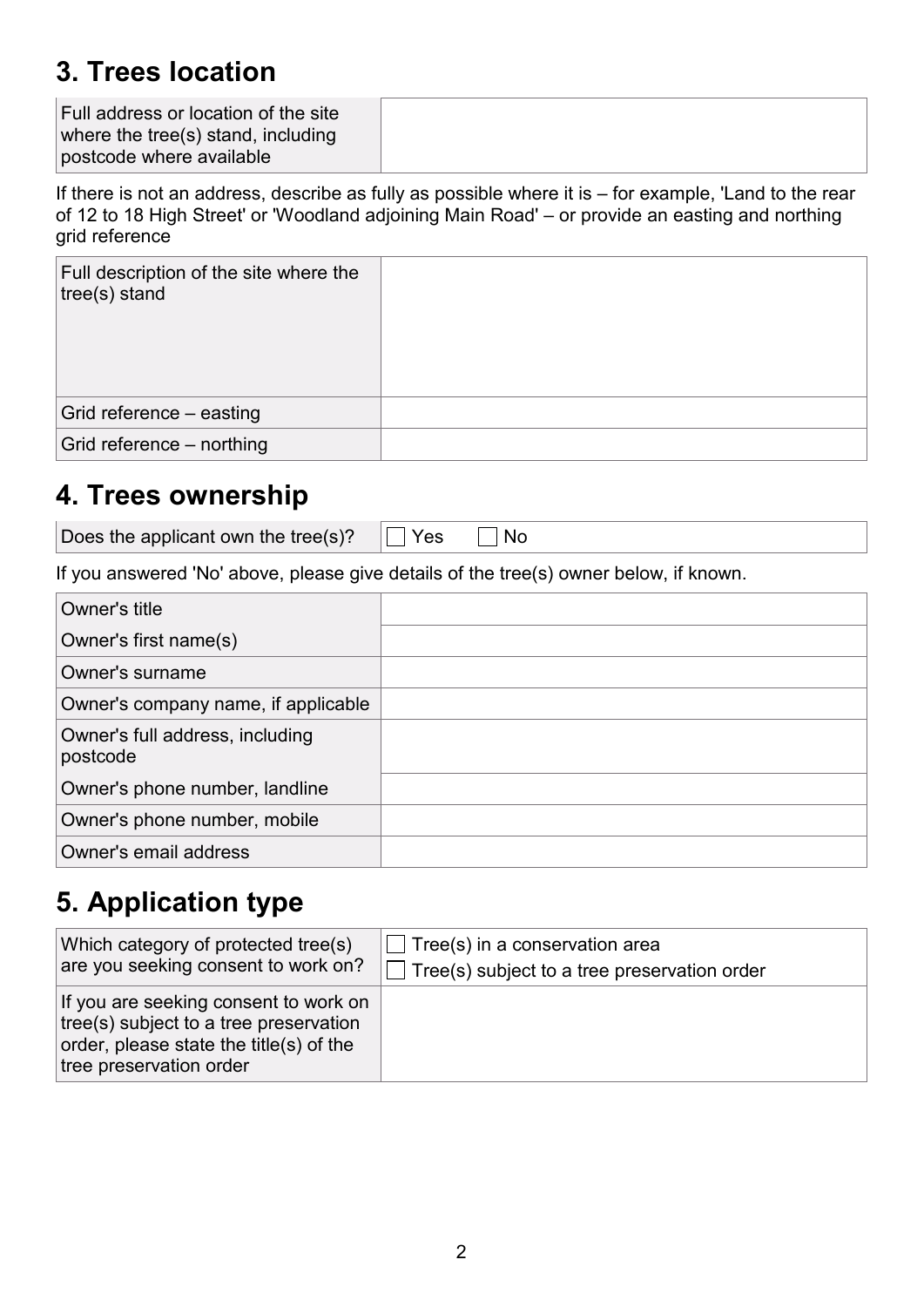# **6. Tree(s) identification and works**

Please identify the tree(s) and provide a full and clear specification of the works you want to carry out. Enter the species of the tree(s) and include a sketch plan showing position(s) of the tree(s) in relation to buildings, named roads and boundaries. If possible, where trees are protected by a tree preservation order, please number them as shown in the first schedule to the order – for example, T3 Oak, two Beech and one Birch in G2, seven Ash in A1, sycamore in W1.

You might find it helpful to consult a tree surgeon to clarify what needs to be done.

| Trees and proposed works          |  |
|-----------------------------------|--|
|                                   |  |
| Reference you have given the plan |  |

### **7. Reason for works**

**Only complete this section if you seek consent for trees that have a tree preservation order.**

| Reasons for carrying out the<br>proposed works on the tree(s)                                                                                                                                                                                                                                                                                                                                                                                                                                                                                                     |  |     |    |
|-------------------------------------------------------------------------------------------------------------------------------------------------------------------------------------------------------------------------------------------------------------------------------------------------------------------------------------------------------------------------------------------------------------------------------------------------------------------------------------------------------------------------------------------------------------------|--|-----|----|
| Depending on your reasons, your application must be accompanied by additional documents.                                                                                                                                                                                                                                                                                                                                                                                                                                                                          |  |     |    |
| Do your reasons include the health or safety of the tree(s)?                                                                                                                                                                                                                                                                                                                                                                                                                                                                                                      |  | Yes | No |
| If 'Yes', provide report by a tree professional, such as an arboriculturist or horticultural adviser.                                                                                                                                                                                                                                                                                                                                                                                                                                                             |  |     |    |
| No<br>Do your reasons include alleged subsidence damage?<br>Yes                                                                                                                                                                                                                                                                                                                                                                                                                                                                                                   |  |     |    |
| If 'Yes', provide a full report by an engineer or surveyor, together with a full report from a tree<br>professional, to include:<br>date and description of property damage<br>$\bullet$<br>sub-soil type and shrinkage potential<br>$\bullet$<br>location of any roots found and their identification<br>$\bullet$<br>history of ground and building movement through a distortion survey, or level or crack<br>$\bullet$<br>monitoring over a suitable period<br>other vegetation in the vicinity and its management since discovery of the damage<br>$\bullet$ |  |     |    |
| 8. Additional information                                                                                                                                                                                                                                                                                                                                                                                                                                                                                                                                         |  |     |    |

#### If you sending additional information, please provide the reference numbers of plans, documents and professional reports in support of your application.